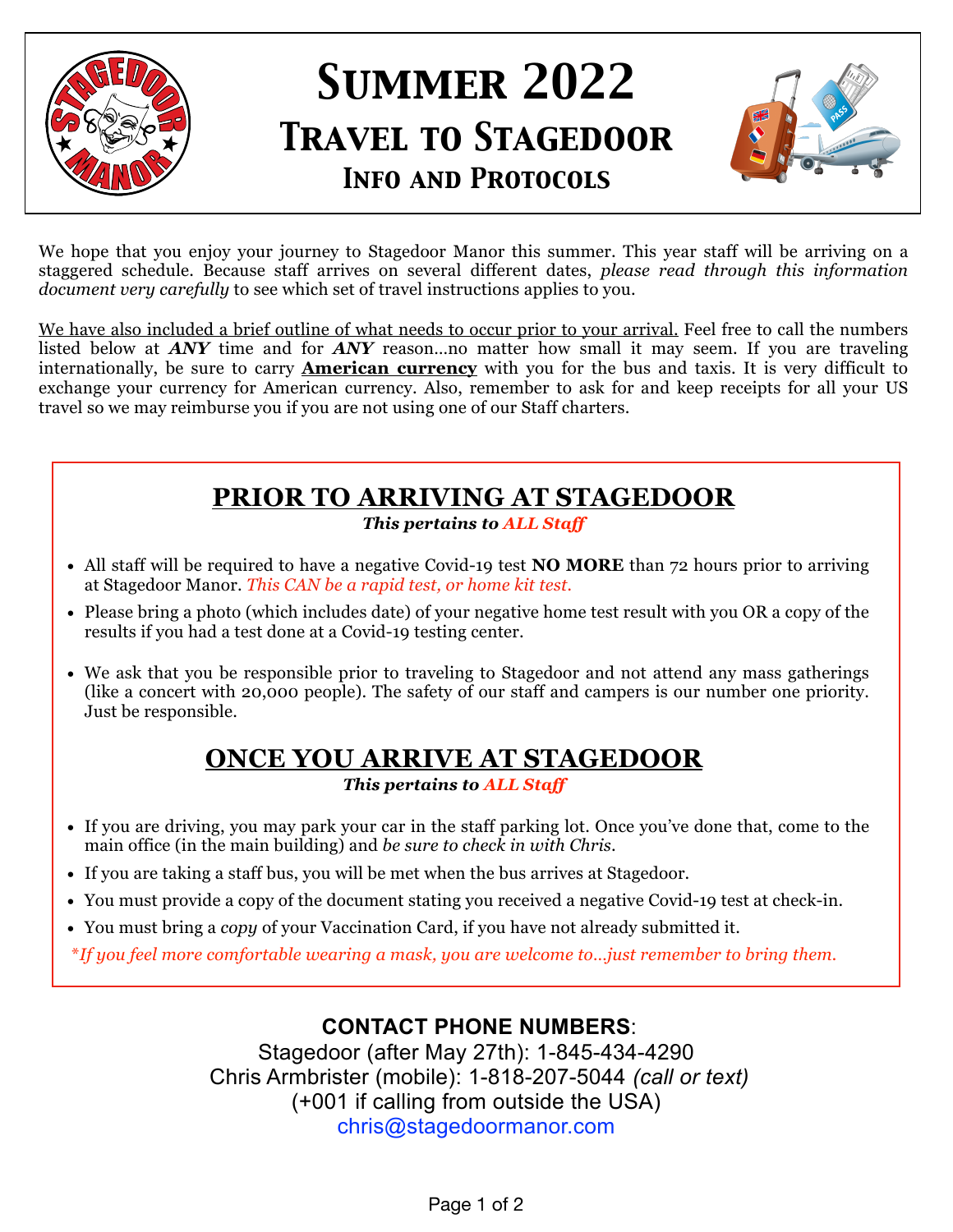## **TO ALL STAFF**

*ALL staff need to plan to arrive on the start day listed in their contract (either May 28 - PreCamp / June 1 / June 5 / June 8) depending on your position. These are the only days we will be set-up for staff onboarding and have meals planned accordingly. If you feel you have a significant need to arrive on any other day you must email Chris directly (don't tell someone else and expect them to tell Chris).*

#### **IF YOU ARE DRIVING TO STAGEDOOR**

All staff who plan on driving to Stagedoor need to plan their trip so that they **arrive in Loch Sheldrake after 10:00 am and before 5:00 pm on their arrival date.**

> Address for GPS: **15 Stagedoor Drive Loch Sheldrake, NY 12759**

#### **NEW YORK CITY TO STAGEDOOR**

For those staff that are flying into NYC or who live in the greater NYC area and want to take the staff bus:

## **ARRIVING SATURDAY, MAY 28, 2022**

There will be a charter bus that will pick you up at Holy Cross Church at 329 W. 42<sup>nd</sup> St. (42<sup>nd</sup> St. between 8<sup>th</sup> & 9th Ave.) and bring you directly to Stagedoor. This bus will pick-up via JTR Transportation at 4 PM. PLEASE CONFIRM YOUR PLAN TO BE ON THIS BUS ON MAY 28, 2022...via staff@stagedoormanor.com

#### **ARRIVING WEDNESDAY, JUNE 1, 2022**

There will be a charter bus that will pick you up at Holy Cross Church at 329 W. 42nd St. (42nd St. between 8th &  $9<sup>th</sup>$  Ave.) and bring you directly to Stagedoor. This bus will pick-up via JTR Transportation at 4 PM. PLEASE CONFIRM YOUR PLAN TO BE ON THIS BUS ON JUNE 1, 2022...via staff@stagedoormanor.com

## **ARRIVING SUNDAY, JUNE 5, 2022**

There will be a charter bus that will pick you up at Holy Cross Church at 329 W. 42<sup>nd</sup> St. (42<sup>nd</sup> St. between 8<sup>th</sup> & 9th Ave.) and bring you directly to Stagedoor. This bus will pick-up via JTR Transportation at 4 PM. PLEASE CONFIRM YOUR PLAN TO BE ON THIS BUS ON JUNE 5, 2022...via staff@stagedoormanor.com

#### **ARRIVING WEDNESDAY, JUNE 8, 2022**

There will be a charter bus that will pick you up at Holy Cross Church at 329 W. 42<sup>nd</sup> St. (42<sup>nd</sup> St. between 8<sup>th</sup> & 9th Ave.) and bring you directly to Stagedoor. This bus will pick-up via Leprechaun Bus at 2:30 PM. PLEASE CONFIRM YOUR PLAN TO BE ON THIS BUS ON JUNE 8, 2022...via staff@stagedoormanor.com

#### A Word of Caution When Traveling

Beware of "friendly strangers" who eagerly offer to carry or "watch" your luggage or "show" where to go. All airport and Port Authority employees wearuniforms. Also, remember to never leave your things unattended.

#### **TRAVEL SAFE AND SEE YOU SOON!**

#### **CONTACT PHONE NUMBERS:**

Stagedoor (after May 27th): 1-845-434-4290 Chris Armbrister (mobile): 1-818-207-5044 (call or text) (+001 if calling from outside the USA)